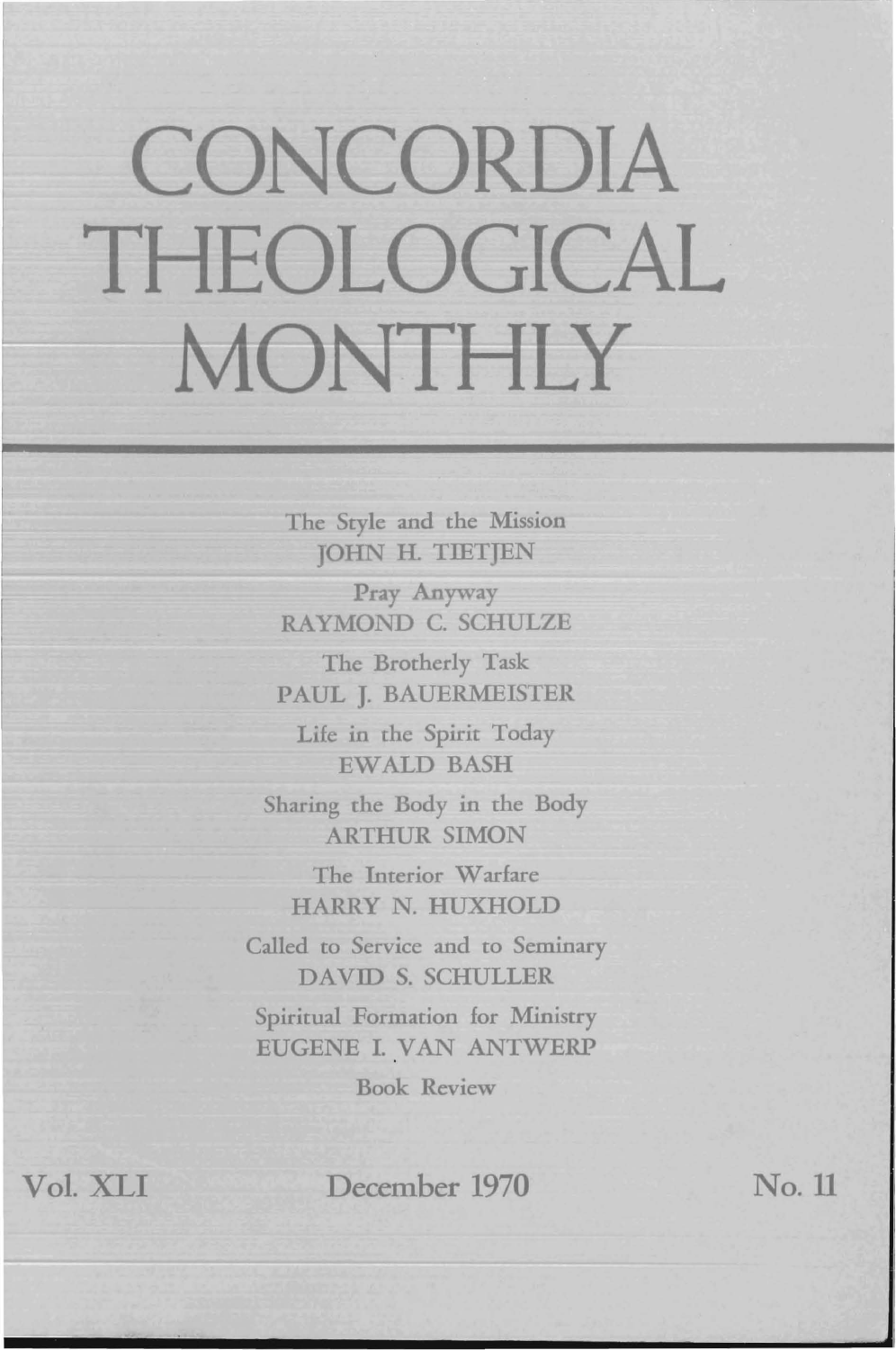## **The Interior Warfare**

I Religion and Mental Health a psychiana recent bulletin of the Academy of trist quotes a Harvard junior, "Many students turn into themselves and become preoccupied with their own thoughts and emotions to the point of obsession."<sup>1</sup> We should not be surprised. Your generation has been more sensitive to the nature of man and his interior struggle than most generations. The era of Freudian psychology and existential philosophy has exposed the depths of man's psyche to the point of nausea. It was not too long ago that we greeted the Freudian view of man as the clinical evidence of Pauline anthropology. This we believed was the corrective for the undue optimism about man that grew out of the sloppy applications of the evolutionary hypotheses to man's behavior.

A new era of understanding had dawned, we thought. Now we could follow that ancient Socratic advice, "Know thyself." Everywhere men would be using their professional tools and skills to unfold the mysteries of man. Sociologists, geneticists, and educators teamed up to offer insights for man to discover himself. Dramatists, novelists, and poets used their crafts to add dimension to the enterprise of uncovering the real man. We shattered man's defenses, we shot holes in his rationalizations, we destroyed his inhibitions, we condemned *The author is pastor of Our Redeemer Lutheran Church in Indianapolis, Ind.* 

his compulsions, we questioned his motives, and we doubted his loyalties. We assured him that we could help untangle the confusions and guilt conflicts that dog his life, if only he would be himself. We could go to that dark closet of the self and drag out all the skeletons. We could rummage around for skeletons as Rogerians or Skinnerites, but we were sure we could help man to know himself.

But for all our effort to help man know himself we came up with a new problem - the identity crisis. Modern man does not know who he is. And how can he? We have examined and dissected him until we have worried him out of identity. If he is a tardy man, we tell him he is hostile toward society. If he is a punctual man, we tell him he is anxiety ridden. What's a poor fellow to be? How can we really know ourselves? If I keep telling myself that my chief sin is lethargy, I may discover that my sin is not laziness at all but that I am punishing myself with compulsions for work. The compulsions probably arise out of hidden guilt. The hidden guilt undoubtedly is a basic motive in creating a self-styled piety that compelled me to be a minister in the first place. Knowing myself is not the total solution.

Ewald Bash was right. Contemporary songs carry messages worthy of our attention. Along with the new hymnody we talked about we also catch the wail of the

<sup>1 &</sup>quot;Academy Reporter" (Feb.-March 1970), p. 1.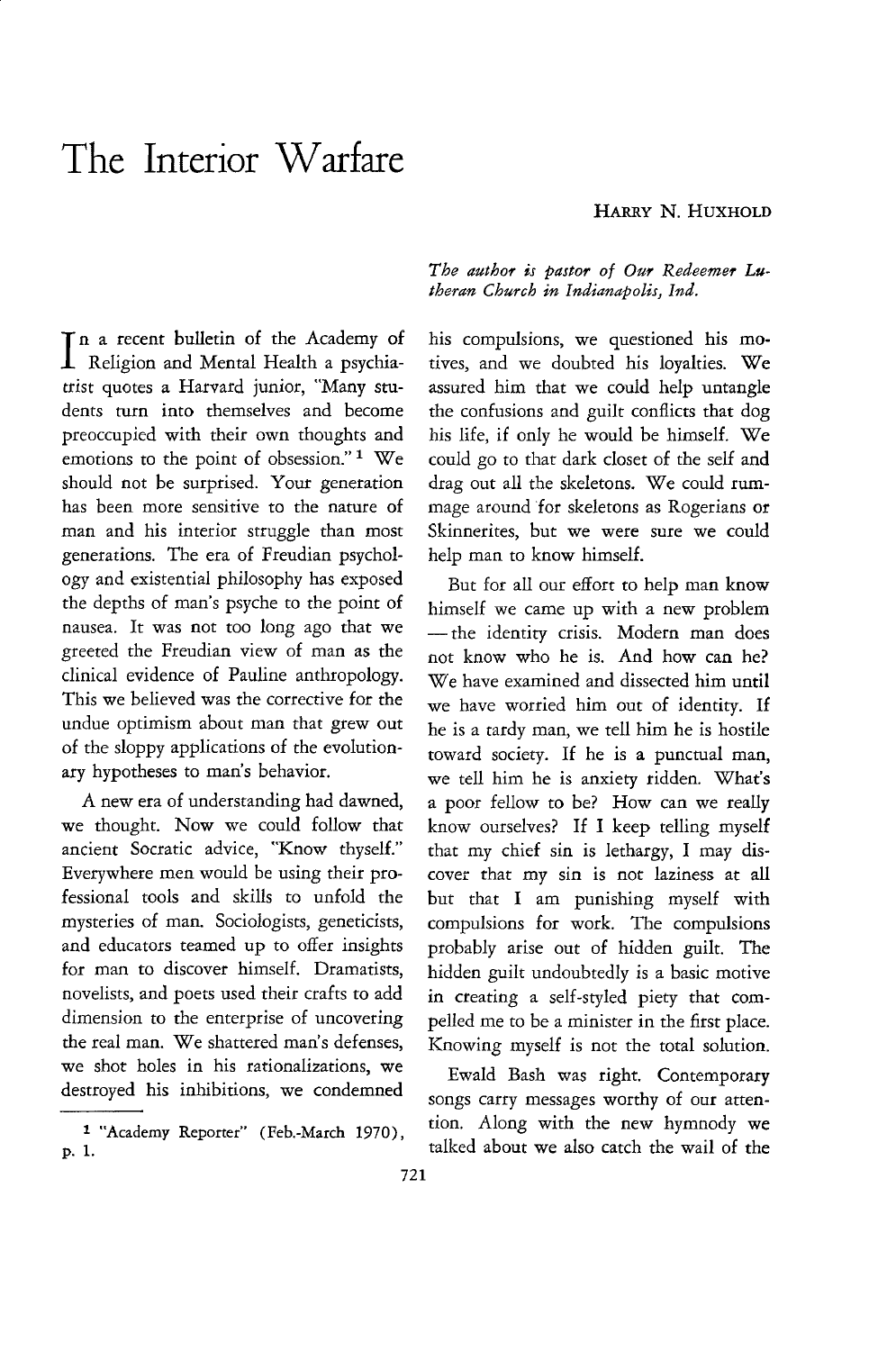blues in the identity crisis. "I Gotta' Be Me," the singer belts out at us with a flood of questions like, "Where Am I Going?" "What Am I Doing?" The songs expose the lack of something in our desire to be something. The psychologist Rollo May claims that whatever we lack in understanding man, in answering his questions, in solving his dilemma in the identity crisis has been the lack of a proper human model. Alvin Rogness, the president of Luther Seminary, says that he is tired of being compared to the old model, the rat. He would like to hear from the other side of the family, the angels and the whole company of heaven. That may sound facetious and overly simplified, but it is profound indeed. Rollo May does us a great service when he raises "Questions for a Science of Man" and challenges the onesided and lopsided approaches to the complexity of man.2 May suggests that much of behavioral science has been guilty of oversimplification. If we are to discover ourselves and quiet the interior struggle, we will have to go farther than the sciences have.

This is not to diminish the role for the behavioral sciences. The pastor must use them. Further, he must make regular referrals to caseworkers, psychologists, and psychiatrists. It is not the function of the faith to remove all neuroses and psychoses. A Martin Luther suffered from melancholia after the tower experience as well as before. An apostle Paul had as many compulsions after the Damascus road as before. However, we must also recognize the limitations of the behavioral sciences. The psychiatrist has not, as was suggested not

too long ago, replaced the priest. The sciences cannot unlock the secret of man's meaning nor get at the roots of man's interior struggle. Suddenly the younger generation is aware of these limitations of psychiatry and psychotherapy. A short time ago it was faddish for a university student to be in treatment. Today the students are swarming to horoscopes, Eastern religions, and primitive rituals to find some meaning and to gain help for the interior warfare.

What has been the problem? Why the disenchantment with the behavioral sciences? The answer is that they have not the resources for being radical or thorough enough. We get so close to the answer at times in analysis, but we come up short. We try reforming man, taking him apart and pasting him back together again. But that is our problem. We keep working with the old man. We try to salvage what we can and hope to build in some new stuff. We try to reeducate. We try to soften life for him. We used to tell him guilt feelings were bad. Now, we tell him there might be a positive use of guilt. We do not tell him he needs forgiveness, but that he needs acceptance. Who is worried about the seven deadly sins today? We have blessed pride and endorsed envy. We know that anger comes from gland secretions and can be handled with a simple headache remedy. Depression comes from a lack of vitamins. And we have long ago discouraged man from having inhibitions about his avarice and lust. And with all that, modern man still does not know who he is and is unhappy with his interior warfare.

If we are to discover ourselves in an interior struggle in which we overcome all that haunts us, we will have to take seri-

<sup>2</sup> See *Psychology and the Human Dilemma*  (Princeton: Van Nostrand, 1967).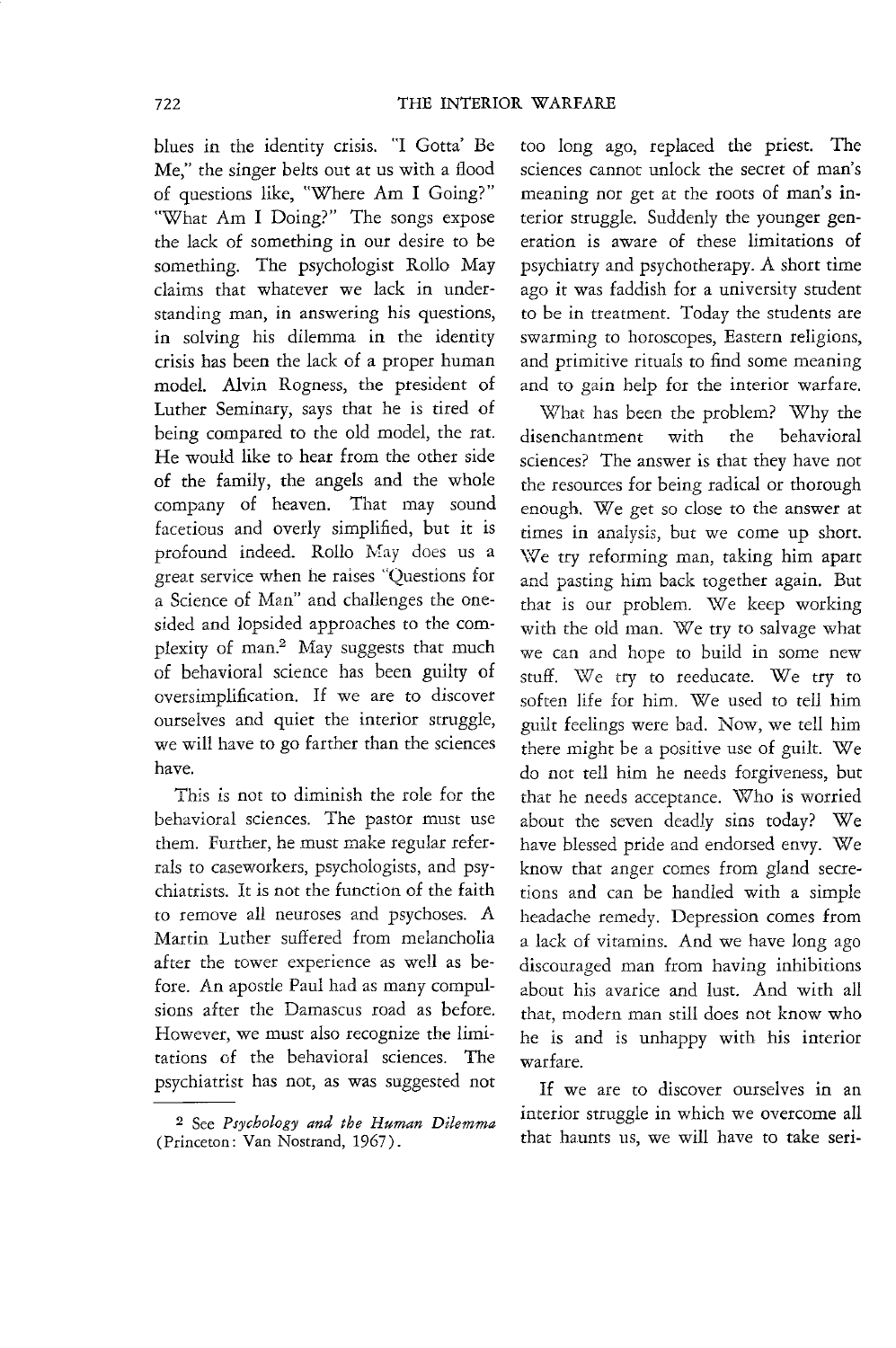ously the radical approach the Scriptures apply in their anthropology. Take the story of Nicodemus. Here is this fellow who thinks he is risking his reputation to come to Jesus by night to pay Him the high compliment that Jesus' credentials are divine. Obviously he wants something of Jesus. Well, the answer is surprising. Jesus does not say, "Nick, you will never know how delighted we are that you have come. You are from the Council, and that is important. You are a part of the power structure, and if we are going to do anything for man, we will have to get to the power structures." Or He did not say, "Nick, you noticed that I am sent of God? That's wonderful. That is really sensitive. I think we can use you. *We* will starr you out with a sensitivity group. You can work with Thomas and Phillip; they are really insensitive." Or He did not say, "Nick, what makes you think I am from God? Do you have some special problem you have not revealed to anyone?"

There were many approaches Jesus avoided. He took the most direct and radical of all. "In truth, in very truth I tell you, unless a man has been born over again he cannot see the kingdom of God" (John 3: 3 NEB). The Scriptures are wholly consistent in this radical demand which they spell out in a variety of ways. We have to lose our life in order to find it. We have to be buried with Christ. We have to put on Christ. We have to be crucified with Christ. We have to be renewed in righteousness. We have to put on the new man. All the tinkering and patchwork with the old man is of little value. And we must be careful that we understand how radical the business of being born over again is. This is no Billy Graham decision to be for

God. This is no Bultmannian move from the inauthentic man to the authentic man. This business is so radical that only God can accomplish it in us through the water and the Spirit.

Religionists, however, also live under the special temptation of developing a piety that underplays the radical nature of new life in God. The Gregorian enterprise of playing off the seven virtues against the seven deadly sins is attractive indeed, but fails to portray adequately how deadly the bondage to sin is and how glorious is the freedom of the Spirit. As you come to preach the Gospel of freedom, speak the holy absolution, administer the sacraments of God, you will be impressed with the difficulty people have in surrendering their sins. You will meet people in your office who are distressed and torn by their sin bur who refuse to let go of their guilt, because it is still something of the old self to hang on to. You will minister to many who will engage you in the game of casuistry simply because they cannot admit to being wrong. You may begin your ministry thinking that people do not believe the Gospel because it is too good to be true. In time you may come to understand more and more that they do not believe because they refuse God's radical offer to put them to death in Christ and raise them to new life.

It is also easy for us to construct a piety that fails to make God's radical offer. Graham Greene chases that problem in a number of his novels. In *The Heart of the Matter,* Scobie, a law officer guilty of adultery, hesitates to go to the Sacrament, which he knows will pledge Him God's gift of forgiveness, because he must first go to confession. In confession he knows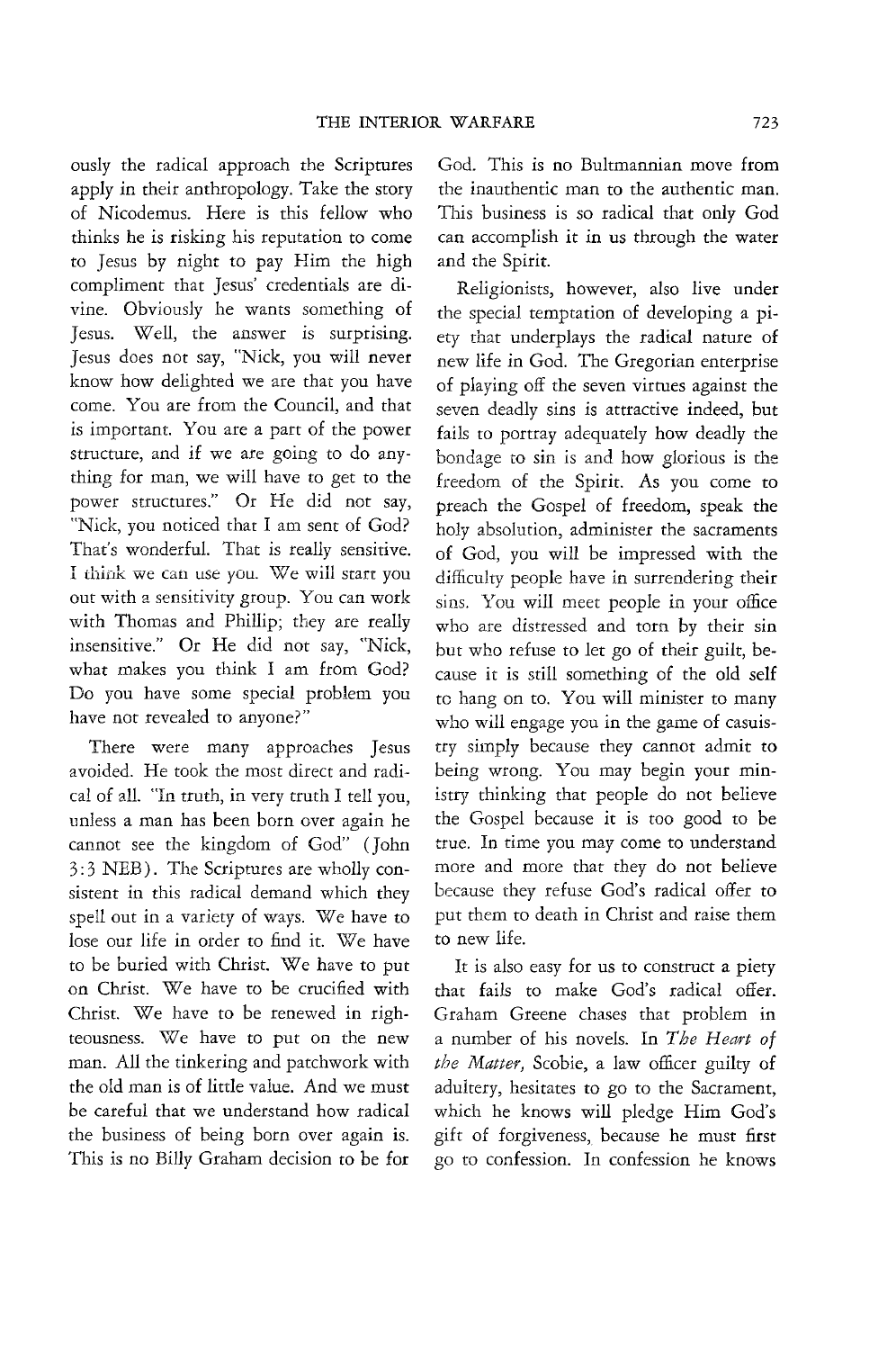Father RanI will ask him not to see his paramour again. "The trouble is, he thought, we know the answers  $-$  we Catholics are damned by our foreknowledge." 3 Scobie is right. Anyone who takes the bondage of sin seriously knows there can be no deliverance from it by resolution, determination, pledge, promise or oath, no matter how pious. We need the radical action of God's love in Christ to set us free. Our Lord is that Strong One, stronger than the strong, who is come to destroy the strong forces that would destroy and possess us. He stripped evil of its authority and power over us. He did so in a death struggle. The suffering, death, and resurrection of our Lord are the signs of how grim the battle is. He had to deal with it on its terms - suffering and death.

To keep us pure in spirit, to cleanse and renew us, this Christ gives us His presence. By the Holy Spirit God gives Himself to us, becomes present in our minds and hearts to direct us. Jesus promised us the power of the Spirit to produce in our lives the fruits of the Spirit. This is not simply a rearrangement, a reordering of our lives, but God at work within us. We do not have to rummage around in the inside looking for some virtue. God is at work to put to death the old fires of the self and to furnish us with the power to lead a creative, positive life in Christ. The old neuroses and compulsions may still be there, but God makes even them captive to His Spirit. The old namre comes to haunt us daily, but daily our God puts him to death for us. Luther noted that faith as the gift of Christ is warfare. Faith is not static but active and lively warfare

against that which would destroy us. Worship, whether it be through our works or in the assembly of worship, becomes the battleground where faith destroys the works of the devil.

If then we are in search of a piety that will make us durable in the interior struggle and warfare, we must construct a piety that takes seriously the radical view of man's captivity and the view of God's radical offer in Christ. For each of us the struggle may appear to be different, but the answer is the same. I can recall from my seminary days a sermon a student preached at evening chapel. I cannot recall his name. I cannot even recall his face. But I remember his message. His explanation of Paul's thorn in the flesh was that it was a particular sin or weakness of Paul. This sin kept Paul from being unduly elated about the revelations he had received and compelled him to rely on God's grace in Christ that its power might come to full strength in weakness (2 Cor.12:7-8 NEB). I cannot squeeze the exegesis to allow that. But certainly Biblical anthropology allows us to say it about ourselves. We are sinners and saints at one and the same time. I recall also that the sainted Dr. F. E. Mayer told us that one overcomes one sin only to discover that another comes to replace it, but again, that we might run to our God to live in His strength and His grace.

Such piety is not popular in the world. The world would rather waste itself in its scrupulosity with man's problems in the hopes that it can find a better solution for a better life. The Gospel, however, gives us the freedom to abandon in radical honesty and confession that which plagues us and to run to our God for help. Those who find that Lutheran piety is boringly monot-

<sup>3</sup> *The Heart of the Matter* (New York: Viking Press, 1960), p. 235.